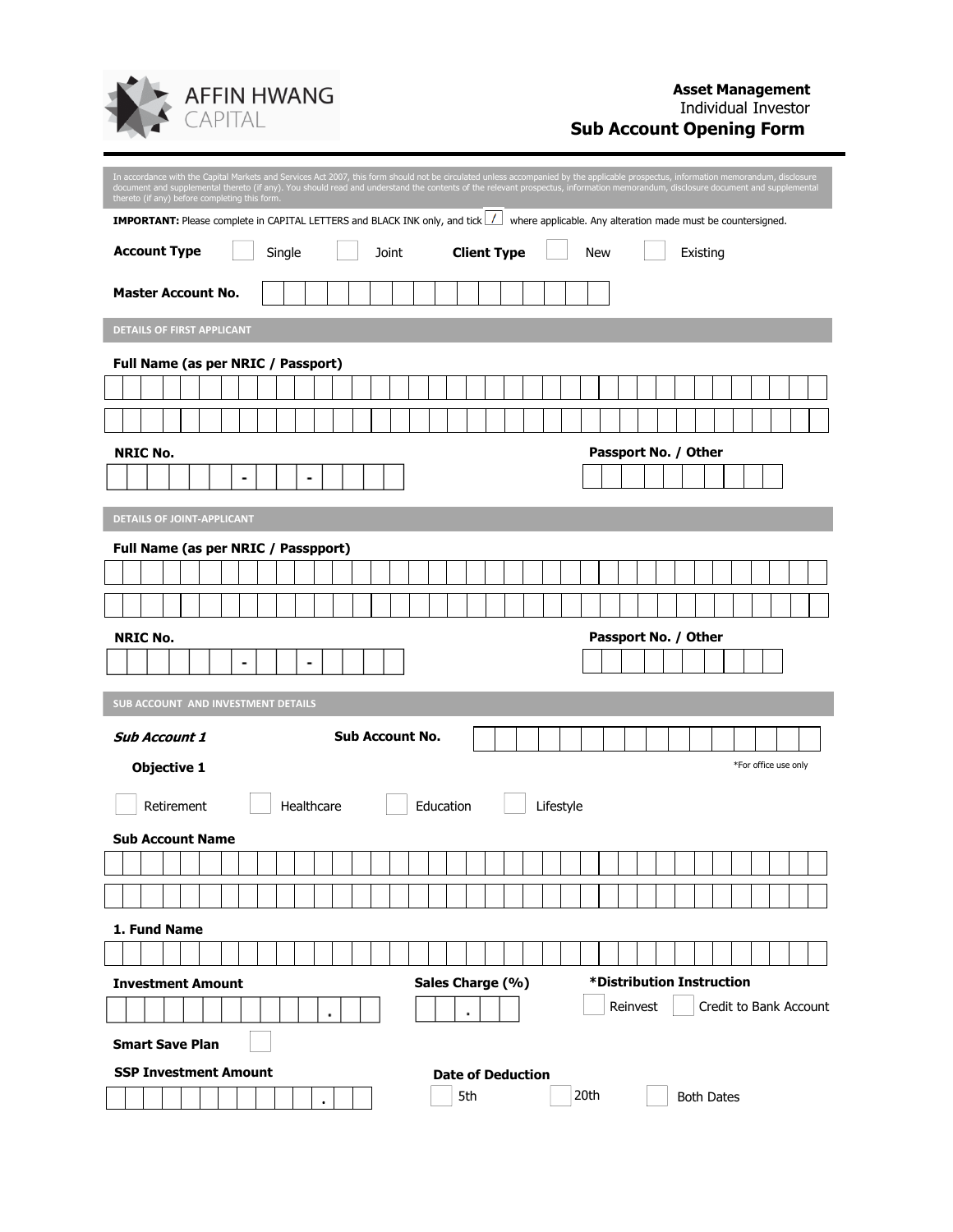| 2. Fund Name                                                              |                                 |                           |                        |  |  |  |  |  |
|---------------------------------------------------------------------------|---------------------------------|---------------------------|------------------------|--|--|--|--|--|
|                                                                           |                                 |                           |                        |  |  |  |  |  |
| *Distribution Instruction<br><b>Investment Amount</b><br>Sales Charge (%) |                                 |                           |                        |  |  |  |  |  |
| ٠                                                                         | $\ddot{\phantom{0}}$            | Reinvest                  | Credit to Bank Account |  |  |  |  |  |
| <b>Smart Save Plan</b>                                                    |                                 |                           |                        |  |  |  |  |  |
|                                                                           |                                 |                           |                        |  |  |  |  |  |
| <b>SSP Investment Amount</b>                                              | <b>Date of Deduction</b><br>5th | 20th                      | <b>Both Dates</b>      |  |  |  |  |  |
| $\bullet$                                                                 |                                 |                           |                        |  |  |  |  |  |
|                                                                           |                                 |                           |                        |  |  |  |  |  |
| <b>Sub Account 2</b><br><b>Sub Account No.</b>                            |                                 |                           |                        |  |  |  |  |  |
| <b>Objective 2</b>                                                        |                                 |                           | *For office use only   |  |  |  |  |  |
| Retirement<br>Healthcare                                                  | Education                       | Lifestyle                 |                        |  |  |  |  |  |
| <b>Sub Account Name</b>                                                   |                                 |                           |                        |  |  |  |  |  |
|                                                                           |                                 |                           |                        |  |  |  |  |  |
|                                                                           |                                 |                           |                        |  |  |  |  |  |
|                                                                           |                                 |                           |                        |  |  |  |  |  |
| 1. Fund Name                                                              |                                 |                           |                        |  |  |  |  |  |
|                                                                           |                                 |                           |                        |  |  |  |  |  |
| <b>Investment Amount</b>                                                  | Sales Charge (%)                | *Distribution Instruction |                        |  |  |  |  |  |
| ٠                                                                         |                                 | Reinvest                  | Credit to Bank Account |  |  |  |  |  |
| <b>Smart Save Plan</b>                                                    |                                 |                           |                        |  |  |  |  |  |
| <b>SSP Investment Amount</b>                                              | <b>Date of Deduction</b>        |                           |                        |  |  |  |  |  |
| $\bullet$                                                                 | 5th                             | 20th                      | <b>Both Dates</b>      |  |  |  |  |  |
| 2. Fund Name                                                              |                                 |                           |                        |  |  |  |  |  |
|                                                                           |                                 |                           |                        |  |  |  |  |  |
| <b>Investment Amount</b>                                                  | Sales Charge (%)                | *Distribution Instruction |                        |  |  |  |  |  |
|                                                                           |                                 | Reinvest                  | Credit to Bank Account |  |  |  |  |  |
| <b>Smart Save Plan</b>                                                    |                                 |                           |                        |  |  |  |  |  |
| <b>Date of Deduction</b><br><b>SSP Investment Amount</b>                  |                                 |                           |                        |  |  |  |  |  |
|                                                                           | 5th                             | 20th                      | <b>Both Dates</b>      |  |  |  |  |  |
|                                                                           |                                 |                           |                        |  |  |  |  |  |
|                                                                           |                                 |                           |                        |  |  |  |  |  |
| Sub Account No.<br><b>Sub Account 3</b>                                   |                                 |                           |                        |  |  |  |  |  |
| <b>Objective 3</b><br>*For office use only                                |                                 |                           |                        |  |  |  |  |  |
| Education<br>Retirement<br>Healthcare<br>Lifestyle                        |                                 |                           |                        |  |  |  |  |  |
| <b>Sub Account Name</b>                                                   |                                 |                           |                        |  |  |  |  |  |
|                                                                           |                                 |                           |                        |  |  |  |  |  |
|                                                                           |                                 |                           |                        |  |  |  |  |  |
|                                                                           |                                 |                           |                        |  |  |  |  |  |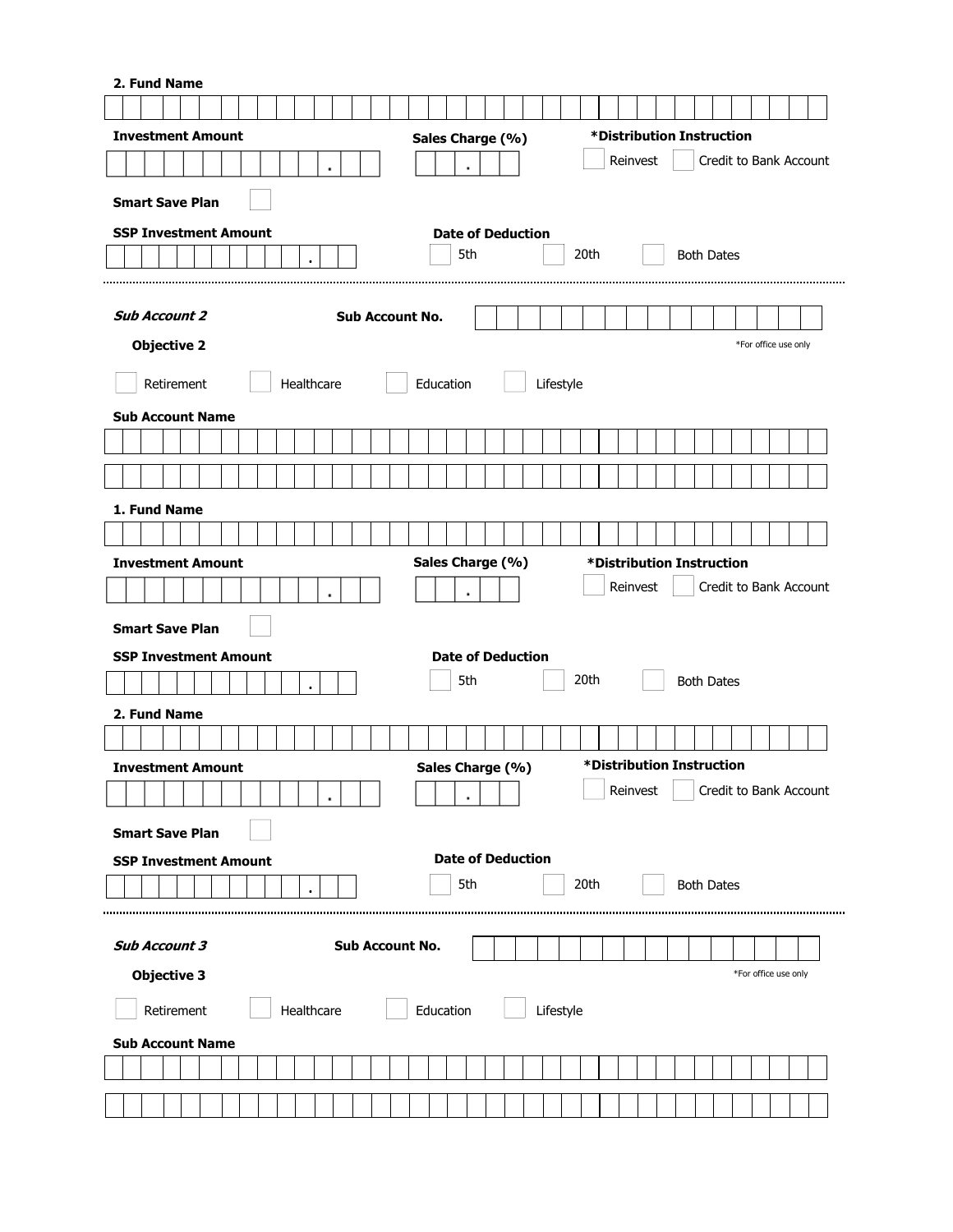| 1. Fund Name                                             |                          |                                                                 |  |  |  |  |  |
|----------------------------------------------------------|--------------------------|-----------------------------------------------------------------|--|--|--|--|--|
|                                                          |                          |                                                                 |  |  |  |  |  |
| <b>Investment Amount</b>                                 | Sales Charge (%)         | *Distribution Instruction                                       |  |  |  |  |  |
| ٠                                                        | ٠                        | Credit to Bank Account<br>Reinvest                              |  |  |  |  |  |
| <b>Smart Save Plan</b>                                   |                          |                                                                 |  |  |  |  |  |
|                                                          | <b>Date of Deduction</b> |                                                                 |  |  |  |  |  |
| <b>SSP Investment Amount</b>                             | 5th                      | 20th<br><b>Both Dates</b>                                       |  |  |  |  |  |
| $\bullet$                                                |                          |                                                                 |  |  |  |  |  |
| 2. Fund Name                                             |                          |                                                                 |  |  |  |  |  |
|                                                          |                          |                                                                 |  |  |  |  |  |
| <b>Investment Amount</b>                                 | Sales Charge (%)         | *Distribution Instruction<br>Credit to Bank Account<br>Reinvest |  |  |  |  |  |
| $\bullet$                                                |                          |                                                                 |  |  |  |  |  |
| <b>Smart Save Plan</b>                                   |                          |                                                                 |  |  |  |  |  |
| <b>SSP Investment Amount</b>                             | <b>Date of Deduction</b> |                                                                 |  |  |  |  |  |
| ٠                                                        | 5th                      | 20th<br><b>Both Dates</b>                                       |  |  |  |  |  |
|                                                          |                          |                                                                 |  |  |  |  |  |
| <b>Sub Account No.</b><br><b>Sub Account 4</b>           |                          |                                                                 |  |  |  |  |  |
| <b>Objective 4</b>                                       |                          | *For office use only                                            |  |  |  |  |  |
| Healthcare<br>Retirement                                 | Education<br>Lifestyle   |                                                                 |  |  |  |  |  |
|                                                          |                          |                                                                 |  |  |  |  |  |
| <b>Sub Account Name</b>                                  |                          |                                                                 |  |  |  |  |  |
|                                                          |                          |                                                                 |  |  |  |  |  |
|                                                          |                          |                                                                 |  |  |  |  |  |
| 1. Fund Name                                             |                          |                                                                 |  |  |  |  |  |
|                                                          |                          |                                                                 |  |  |  |  |  |
| <b>Investment Amount</b>                                 | Sales Charge (%)         | *Distribution Instruction                                       |  |  |  |  |  |
| ٠                                                        |                          | Reinvest<br>Credit to Bank Account                              |  |  |  |  |  |
| <b>Smart Save Plan</b>                                   |                          |                                                                 |  |  |  |  |  |
| <b>Date of Deduction</b><br><b>SSP Investment Amount</b> |                          |                                                                 |  |  |  |  |  |
| $\bullet$                                                | 5th                      | 20th<br><b>Both Dates</b>                                       |  |  |  |  |  |
| 2. Fund Name                                             |                          |                                                                 |  |  |  |  |  |
|                                                          |                          |                                                                 |  |  |  |  |  |
| <b>Investment Amount</b>                                 | Sales Charge (%)         | *Distribution Instruction                                       |  |  |  |  |  |
| ٠                                                        |                          | Reinvest<br>Credit to Bank Account                              |  |  |  |  |  |
| <b>Smart Save Plan</b>                                   |                          |                                                                 |  |  |  |  |  |
| <b>Date of Deduction</b>                                 |                          |                                                                 |  |  |  |  |  |
| <b>SSP Investment Amount</b>                             |                          |                                                                 |  |  |  |  |  |
|                                                          | 5th                      | 20th<br><b>Both Dates</b>                                       |  |  |  |  |  |